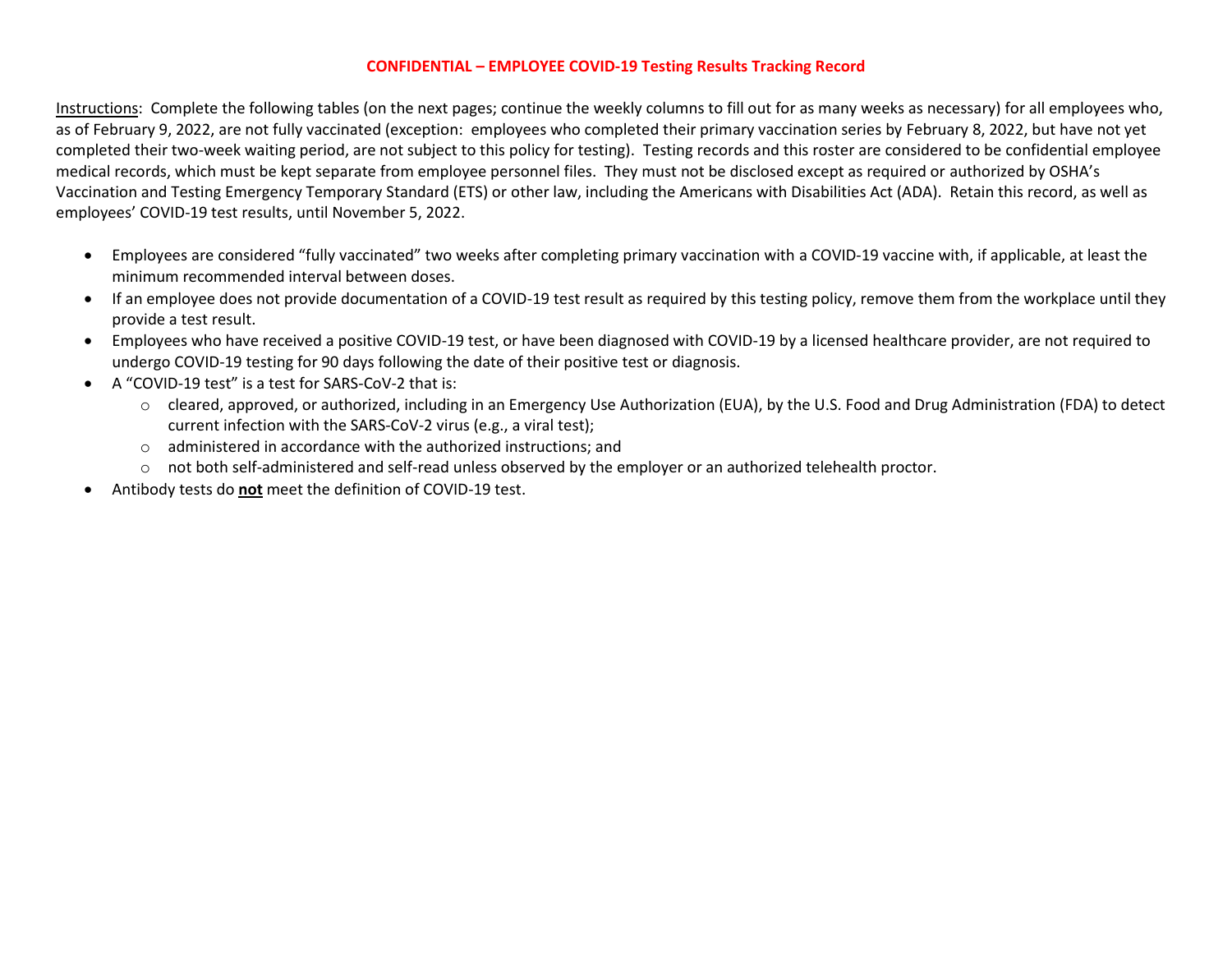## **Table 1. For employees who report to work at least once every seven days:**

| <b>Employee ID</b><br>(Last Name,<br><b>First Name,</b><br>DOB) |                                                                | Week 1          | Week 2                                                                               |                                                     |                         |                              |                                                                |                 |                                                                                      |                                                     |                           |                              |
|-----------------------------------------------------------------|----------------------------------------------------------------|-----------------|--------------------------------------------------------------------------------------|-----------------------------------------------------|-------------------------|------------------------------|----------------------------------------------------------------|-----------------|--------------------------------------------------------------------------------------|-----------------------------------------------------|---------------------------|------------------------------|
|                                                                 | <b>Specimen Collection</b><br>Date (i.e., date of<br>sampling) | Type<br>of Test | <b>Issuing or</b><br><b>Observing Entity</b><br>(e.g., lab,<br>healthcare<br>entity) | Name and Initials of<br>Observer (if<br>applicable) | Test<br>Result<br>$[+/$ | Record<br>Provided?<br>[Y/N] | <b>Specimen Collection</b><br>Date (i.e., date of<br>sampling) | Type<br>of Test | <b>Issuing or</b><br><b>Observing Entity</b><br>(e.g., lab,<br>healthcare<br>entity) | Name and Initials of<br>Observer (if<br>applicable) | Test<br>Result<br>$[+/.]$ | Record<br>Provided?<br>[Y/N] |
|                                                                 |                                                                |                 |                                                                                      |                                                     |                         |                              |                                                                |                 |                                                                                      |                                                     |                           |                              |
|                                                                 |                                                                |                 |                                                                                      |                                                     |                         |                              |                                                                |                 |                                                                                      |                                                     |                           |                              |
|                                                                 |                                                                |                 |                                                                                      |                                                     |                         |                              |                                                                |                 |                                                                                      |                                                     |                           |                              |
|                                                                 |                                                                |                 |                                                                                      |                                                     |                         |                              |                                                                |                 |                                                                                      |                                                     |                           |                              |
|                                                                 |                                                                |                 |                                                                                      |                                                     |                         |                              |                                                                |                 |                                                                                      |                                                     |                           |                              |
|                                                                 |                                                                |                 |                                                                                      |                                                     |                         |                              |                                                                |                 |                                                                                      |                                                     |                           |                              |